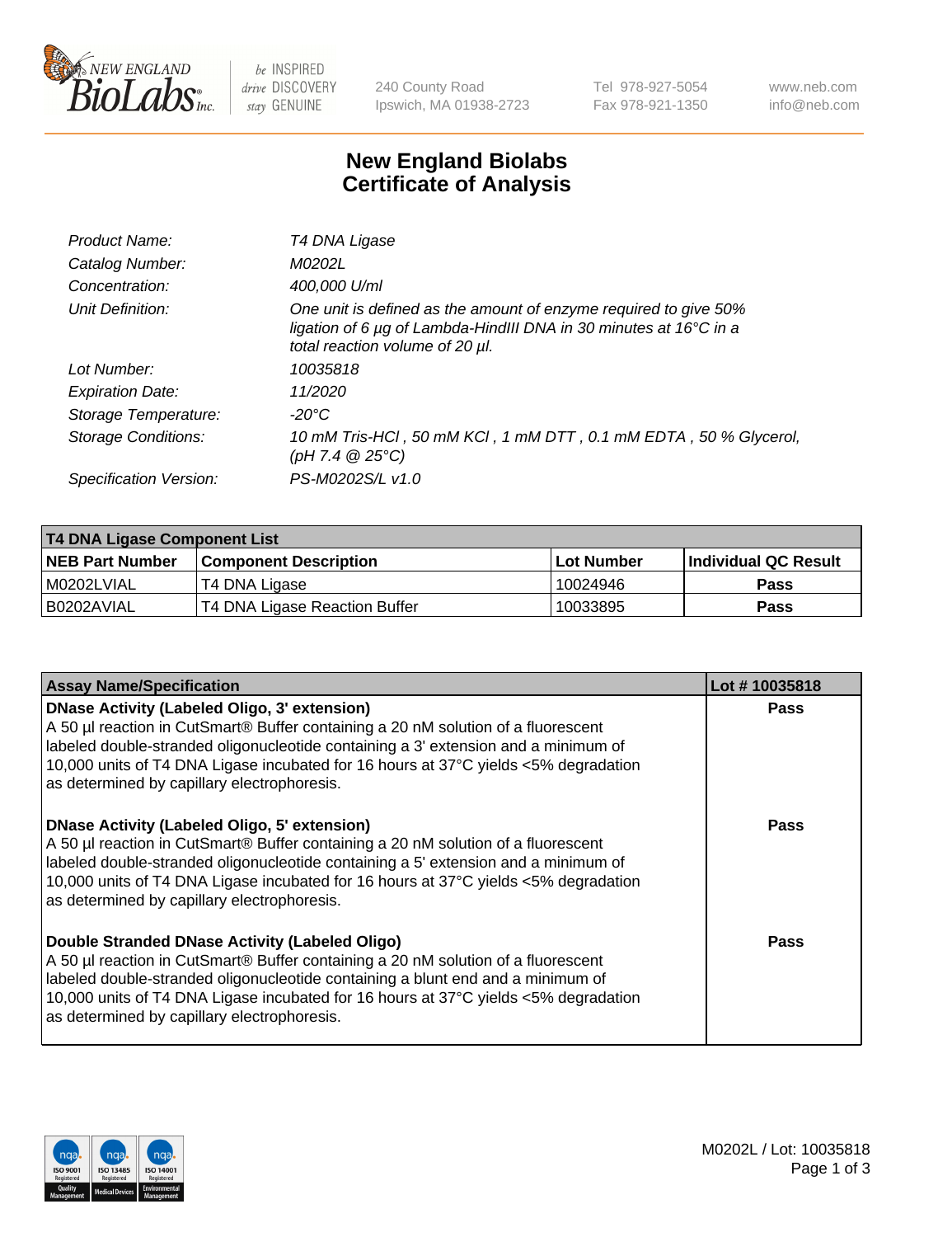

be INSPIRED drive DISCOVERY stay GENUINE

240 County Road Ipswich, MA 01938-2723 Tel 978-927-5054 Fax 978-921-1350

www.neb.com info@neb.com

| <b>Assay Name/Specification</b>                                                                                                                                                                                                                                                                                                                                                                                    | Lot #10035818 |
|--------------------------------------------------------------------------------------------------------------------------------------------------------------------------------------------------------------------------------------------------------------------------------------------------------------------------------------------------------------------------------------------------------------------|---------------|
| <b>Endonuclease Activity (Nicking)</b><br>A 50 µl reaction in NEBuffer 1 containing 1 µg of supercoiled PhiX174 DNA and a<br>minimum of 2000 units of T4 DNA Ligase incubated for 4 hours at 37°C results in <10%<br>conversion to the nicked form as determined by agarose gel electrophoresis.                                                                                                                   | <b>Pass</b>   |
| <b>Exonuclease Activity (Radioactivity Release)</b><br>A 50 µl reaction in NEBuffer 1 containing 1 µg of a mixture of single and<br>double-stranded [3H] E. coli DNA and a minimum of 2000 units of T4 DNA Ligase<br>incubated for 4 hours at 37°C releases <0.1% of the total radioactivity.                                                                                                                      | <b>Pass</b>   |
| <b>Ligation and Recutting (Terminal Integrity, Digested DNA)</b><br>A 20 µl reaction in 1X T4 DNA Ligase Reaction Buffer containing 2 µg of Lambda<br>DNA-HindIII Digest and a minimum of 4000 units of T4 DNA Ligase incubated for 16<br>hours at 37°C results in >95% ligation of the DNA fragments as determined by agarose<br>gel electrophoresis. Of these ligated fragments, >95% can be recut with HindIII. | <b>Pass</b>   |
| <b>Non-Specific DNase Activity (16 Hour)</b><br>A 50 µl reaction in NEBuffer 1 containing 1 µg of CIP-treated Lambda-HindIII DNA and<br>a minimum of 2000 units of T4 DNA Ligase incubated for 16 hours at 37°C results in a<br>DNA pattern free of detectable nuclease degradation as determined by agarose gel<br>electrophoresis.                                                                               | <b>Pass</b>   |
| <b>Protein Concentration (A280)</b><br>The concentration of T4 DNA Ligase is 0.4 mg/ml +/- 10% as determined by UV<br>absorption at 280 nm. Protein concentration is determined by the Pace method using<br>the extinction coefficient of 57,675 and molecular weight of 55,292 daltons for T4<br>DNA Ligase (Pace, C.N. et al. (1995) Protein Sci., 4, 2411-2423).                                                | <b>Pass</b>   |
| <b>Protein Purity Assay (SDS-PAGE)</b><br>T4 DNA Ligase is ≥ 95% pure as determined by SDS-PAGE analysis using Coomassie Blue<br>detection.                                                                                                                                                                                                                                                                        | Pass          |
| qPCR DNA Contamination (E. coli Genomic)<br>A minimum of 2000 units of T4 DNA Ligase is screened for the presence of E. coli<br>genomic DNA using SYBR® Green qPCR with primers specific for the E. coli 16S rRNA<br>locus. Results are quantified using a standard curve generated from purified E. coli<br>genomic DNA. The measured level of E. coli genomic DNA contamination is ≤ 1 E. coli<br>genome.        | Pass          |
| <b>RNase Activity (Extended Digestion)</b><br>A 10 µl reaction in NEBuffer 4 containing 40 ng of a 300 base single-stranded RNA<br>and a minimum of 1 µl of T4 DNA Ligase is incubated at 37°C. After incubation for 16<br>hours, >90% of the substrate RNA remains intact as determined by gel electrophoresis                                                                                                    | Pass          |